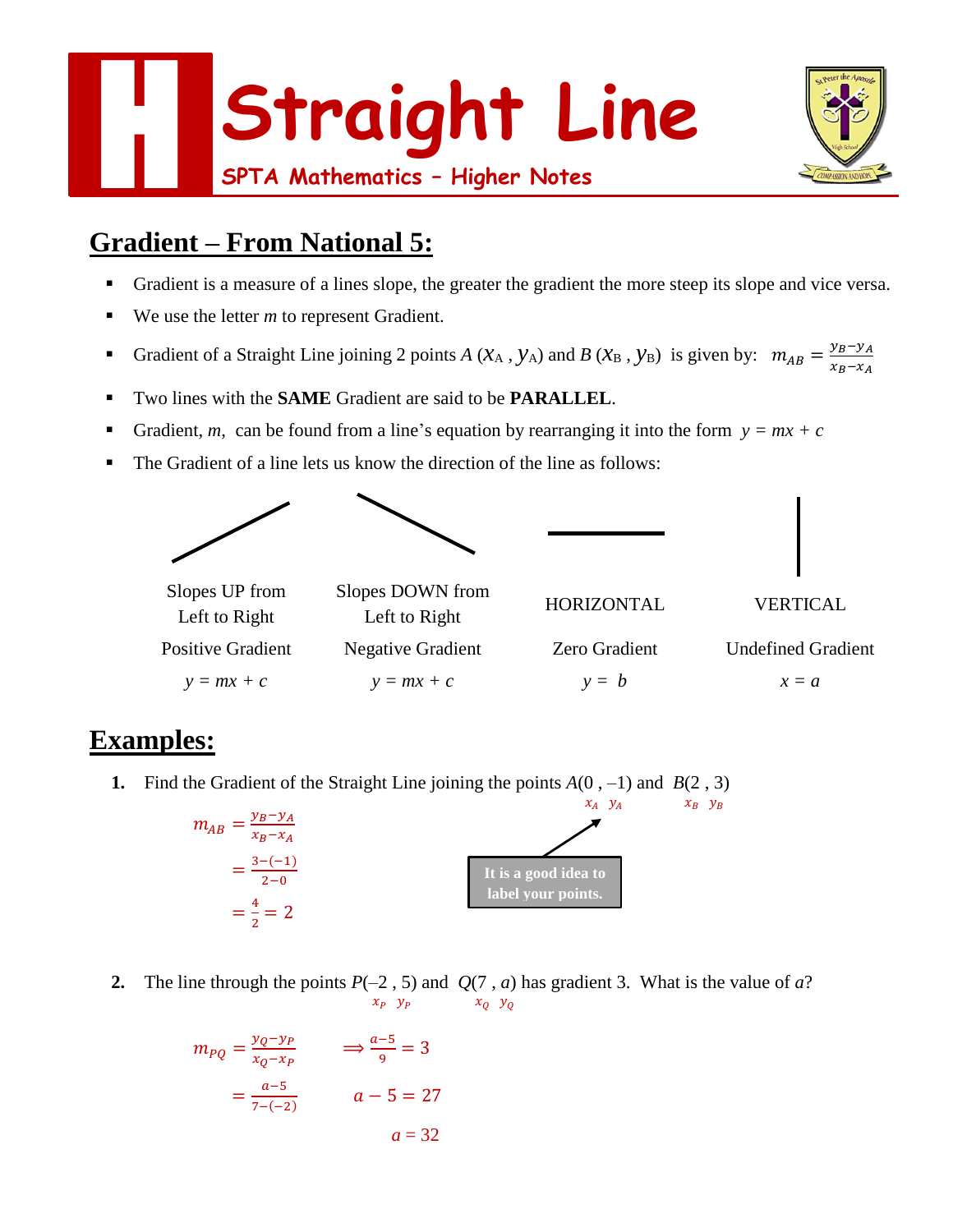**3.** Find the Gradient of the line parallel to  $2y + 3x - 5 = 0$ 

$$
2y + 3x - 5 = 0
$$
  
2y = -3x + 5  

$$
y = -\frac{3}{2}x + \frac{5}{2}
$$
  
so  $m = -\frac{3}{2}$  hence Parallel Gradient is  $-\frac{3}{2}$ 

### **Exercise 1:**

#### **In your jotters answer the following questions:**

**1.** Use the gradient formula to determine the gradients of the lines joining the following points:

| a) $A(2, 1), B(8, 3)$               | ( <b>b</b> ) $C(0, 3)$ , $D(10, 8)$ | (c) $E(1, -1)$ , $F(3, 5)$ |
|-------------------------------------|-------------------------------------|----------------------------|
| <b>d</b> ) $G(-1, -3)$ , $H(2, 4)$  | (e) $I(4, 1), J(-1, 3)$             | (f) $K(2, -3), L(-2, 5)$   |
| <b>g</b> ) $M(-1, -2)$ , $N(-1, 6)$ | ( <b>h</b> ) $P(5, 3), Q(-1, 3)$    |                            |

- **2.** What types of Line are **(g)** and **(h)** in question **1** above?
- **3.** State the direction of slope for each of the lines in Question **1 (a)** to **(f)** above
- **4.** Find the gradients of the two lines joining the points  $A(-5, -2)$  to  $B(3, 2)$  and  $W(1, -5)$  to  $Z(5, -3)$ What do your two answers tell you about the line *AB* and the line *XZ*?
- **5.** Determine the values of p, q and r, when:
	- **a**)  $A(3, 1), B(5, p)$ , and  $m_{AB} = 4$
	- **b**)  $L(4, -1)$ ,  $M(0, q)$ , and  $LM$  is parallel to the line joining  $C(1, 3)$  to  $D(-1, 7)$ .
	- **c**) *S*(-1, -2), *T*(5, *r*), and *ST* is parallel to the line with equation  $-4x + 8y + 5 = 0$
- **6.** It is known that *IJKL* is a parallelogram, where  $I(1, 3)$ ,  $J(-1, 1)$  and  $K(-2, 5)$ . Find the gradients of the two lines *IL* and *KL*. (A sketch may help).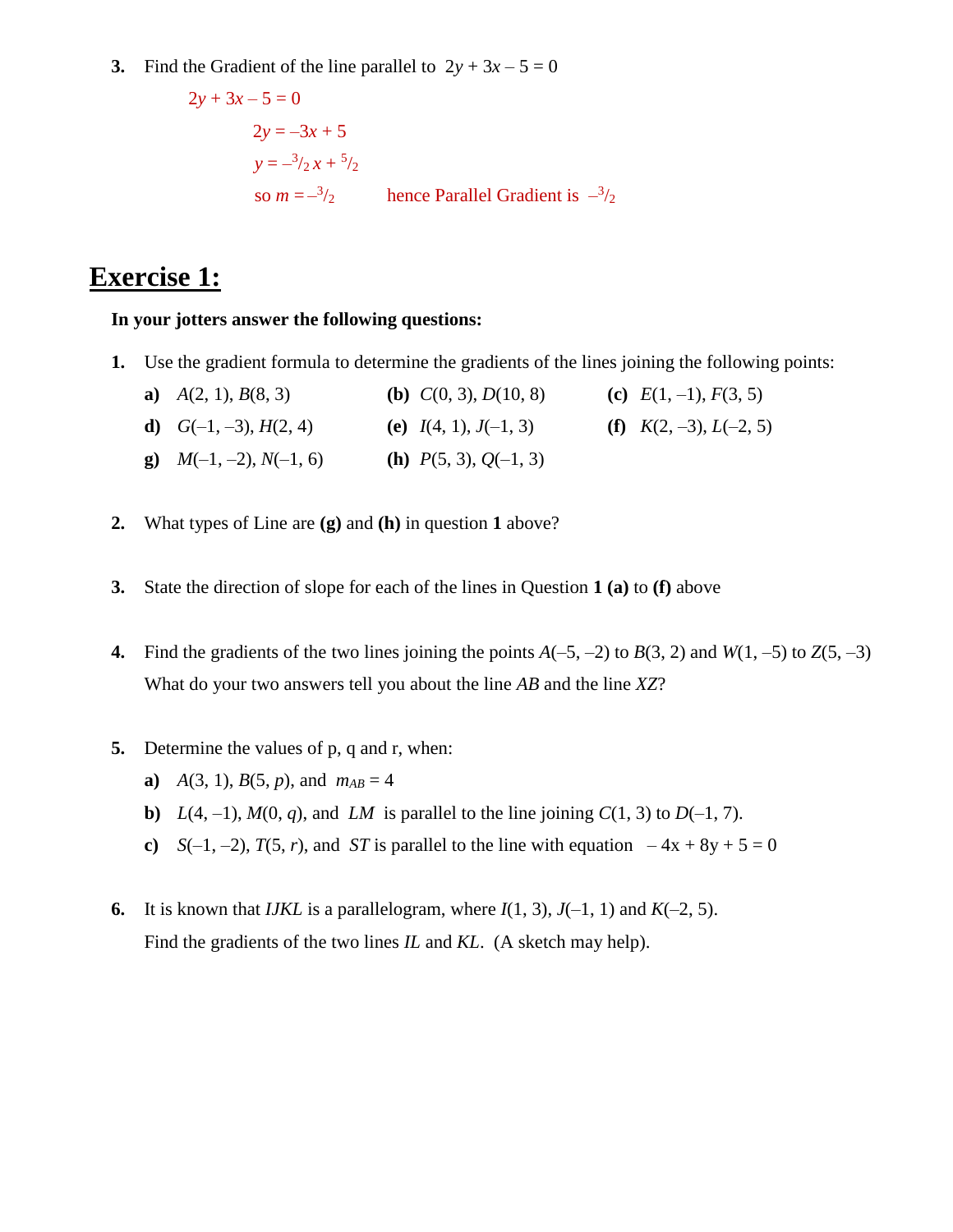## **Gradient – New Stuff:**



If 2 lines, with Gradients  $m_l$  and  $m_2$ , are perpendicular (meet at 90°) then:  $m \times m_{perp} = -1$ 

So if you know the gradient of one line you can find the Gradient of the perpendicular line by inverting (flipping) it and changing the sign.

- For horizontal lines, i.e.  $m = 0$  then the perpendicular line will be vertical with Undefined Gradient and vice versa.
- Points which lie on the same straight line are said to be collinear as follows:



### **Examples:**

- **4.** Calculate the Gradient of the straight line opposite:
	- $m =$ Tan  $\theta$  $=$  Tan 32 $\degree$  $= 0.62$  to 2 d.p.



 $x_P$   $y_P$   $x_Q$   $y_Q$ **5.** Find the angle that the line through the points  $P(4, -3)$  and  $Q(1, 6)$  makes with the positive direction of the *x*-axis.



**Remember if the Gradient is a negative, do not enter this into your calculator. Use the positive gradient along with the CAST diagram from National 5 to find the correct angle.**

**The Angle will be less than 180°**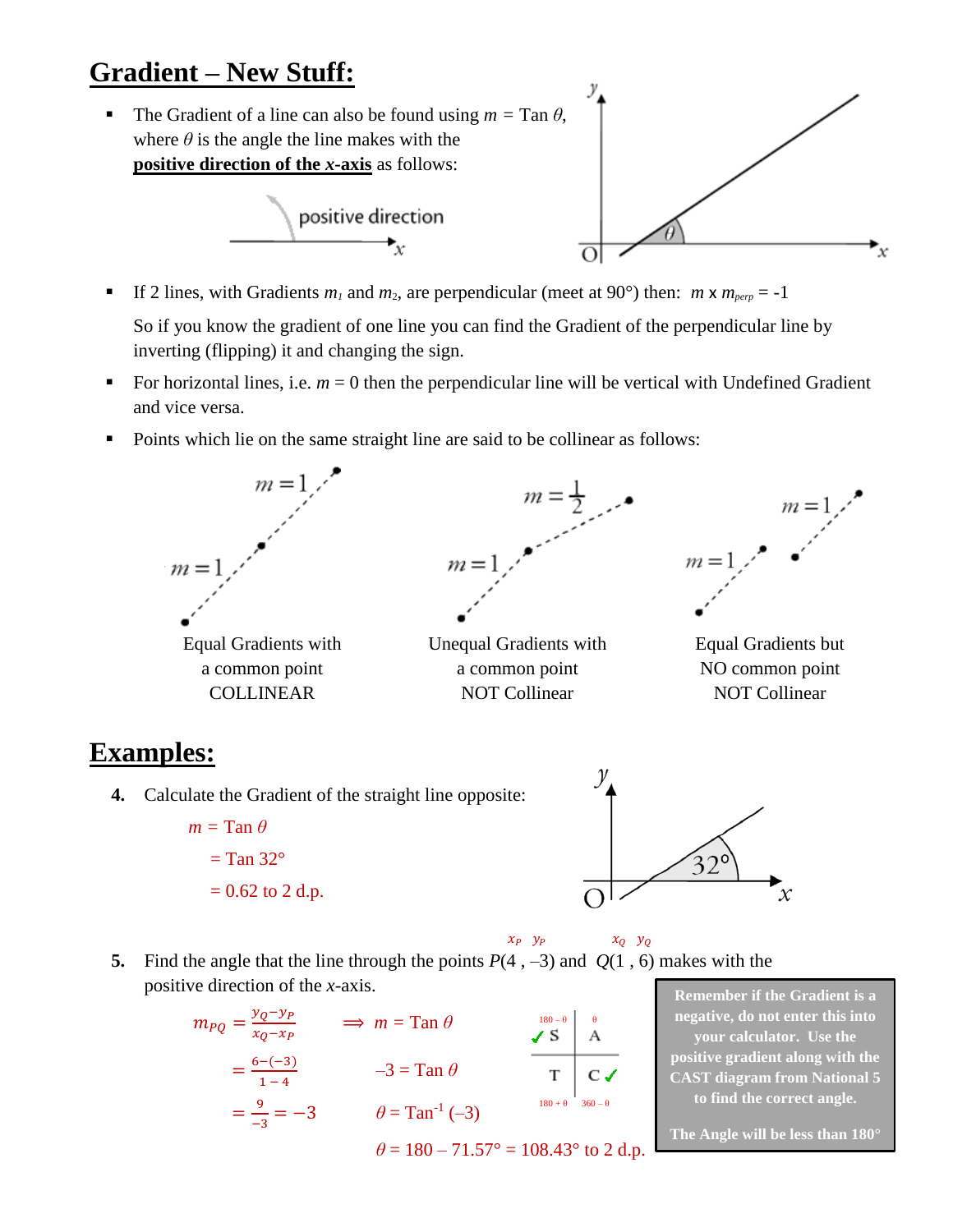

**8.** State the perpendicular gradient of:

**a)** 
$$
m = -3
$$
, since perpendicular   
\n $m \times m_{perp} = -1$   
\nso  $m_{perp} = \frac{1}{3}$   
\n**b)**  $m = \frac{2}{5}$ , since perpendicular  $m \times m_{perp} = -1$   
\n $m \times m_{perp} = -1$   
\n $m \times m_{perp} = -1$   
\n $m \times m_{perp} = -\frac{5}{2}$ 

**9.** Find the Gradient of the line perpendicular to the line joining the points  $S(1, -2)$  and  $T(-4, 5)$ .

 $x_S$   $y_S$   $x_T$   $y_T$ 

$$
m_{ST} = \frac{y_T - y_S}{x_T - x_S}
$$
 Since perpendicular  

$$
= \frac{5 - (-2)}{-4 - 1}
$$
 
$$
m_{ST} \times m_{perp} = -1
$$

$$
= -\frac{7}{5}
$$
 so 
$$
m_{perp} = \frac{5}{7}
$$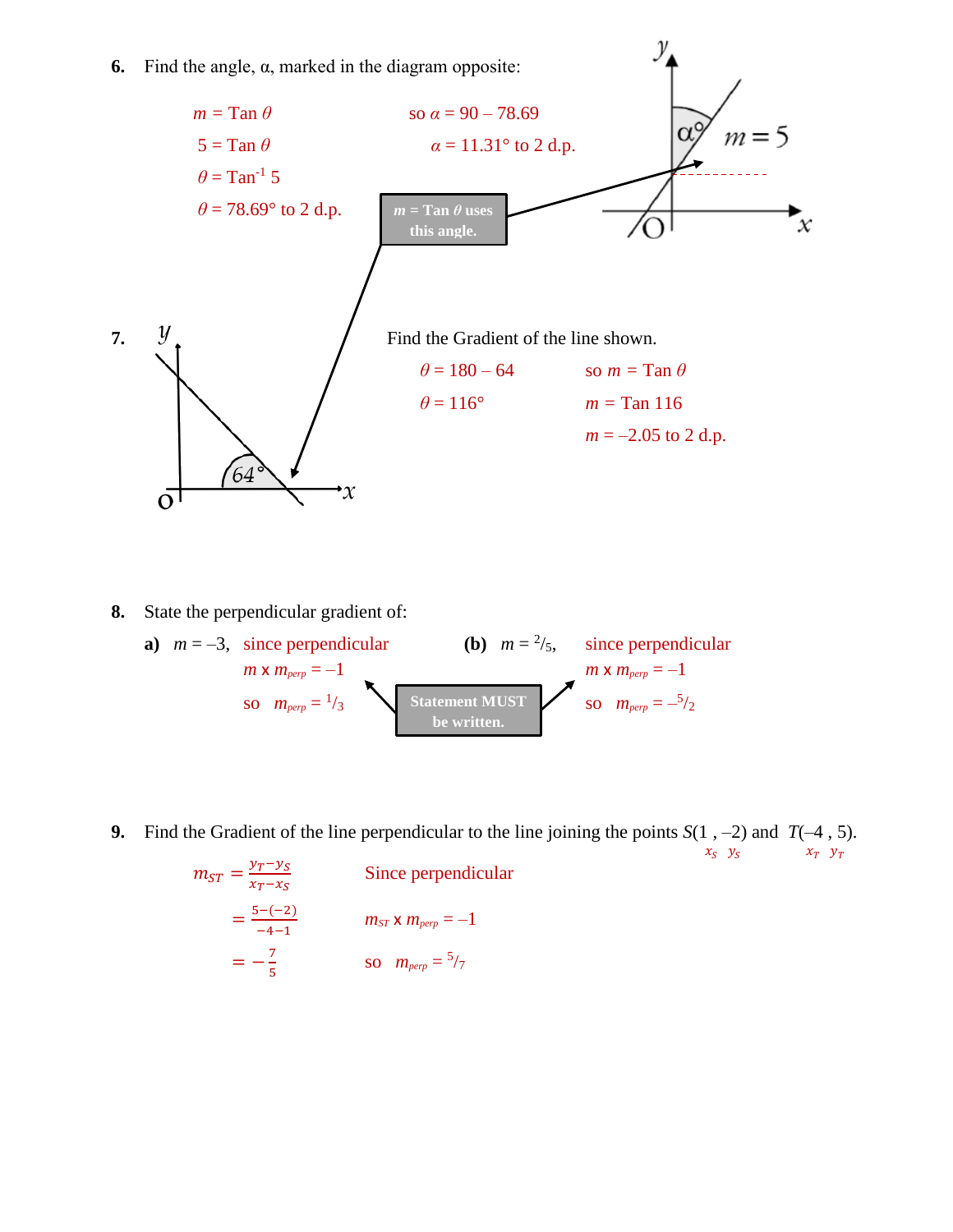**10.** The points *M* (–3 , 9), *P*(12 , 4) and the Origin form a triangle, show that it's a right angled triangle.  $x_M$   $y_M$   $x_P$   $y_P$ 



Since *Q* is a common point, *P, Q, R* are collinear.

#### **MIA Pg 4** Ex 2A Qu 1, 3, 7 & 8 **Pg 5** Ex 2B Qu 1, 2, 4 & 5 **Pg 7** Ex 3 Qu 4 – 8(a) & 9

### **Straight Line Formulae:**

- As well as the 2 Gradient formulae mentioned above you will need to remember the following Formulae as they will **NOT** be given on your Formulae Sheet in the exam.
- From National 5 you should already know the Straight Line Formula:  $y b = m(x a)$
- Remember to be able to find the equation of a Straight Line you need to know 2 things: A Point on the line and the Gradient of the line or 2 points on the line.
- The Straight Line Formulae will not work if the Gradient is undefined (Denominator  $= 0$ ), i.e. a Vertical Line which has equation  $x = a$
- The distance between 2 points  $A$  ( $X_A$ ,  $Y_A$ ) and  $B$  ( $X_B$ ,  $Y_B$ ) is given by the Distance Formula:  $AB = \sqrt{(x_B - x_A)^2 + (y_B - y_A)^2}$
- The Midpoint between 2 points  $A$  ( $X_A$ ,  $Y_A$ ) and  $B$  ( $X_B$ ,  $Y_B$ ) is given by the Midpoint Formula:  $\text{Mid}_{AB} = \left(\frac{x_A + x_B}{2}\right)$  $\frac{+x_B}{2}$ ,  $\frac{y_A + y_B}{2}$  $\frac{f^T y B}{2}$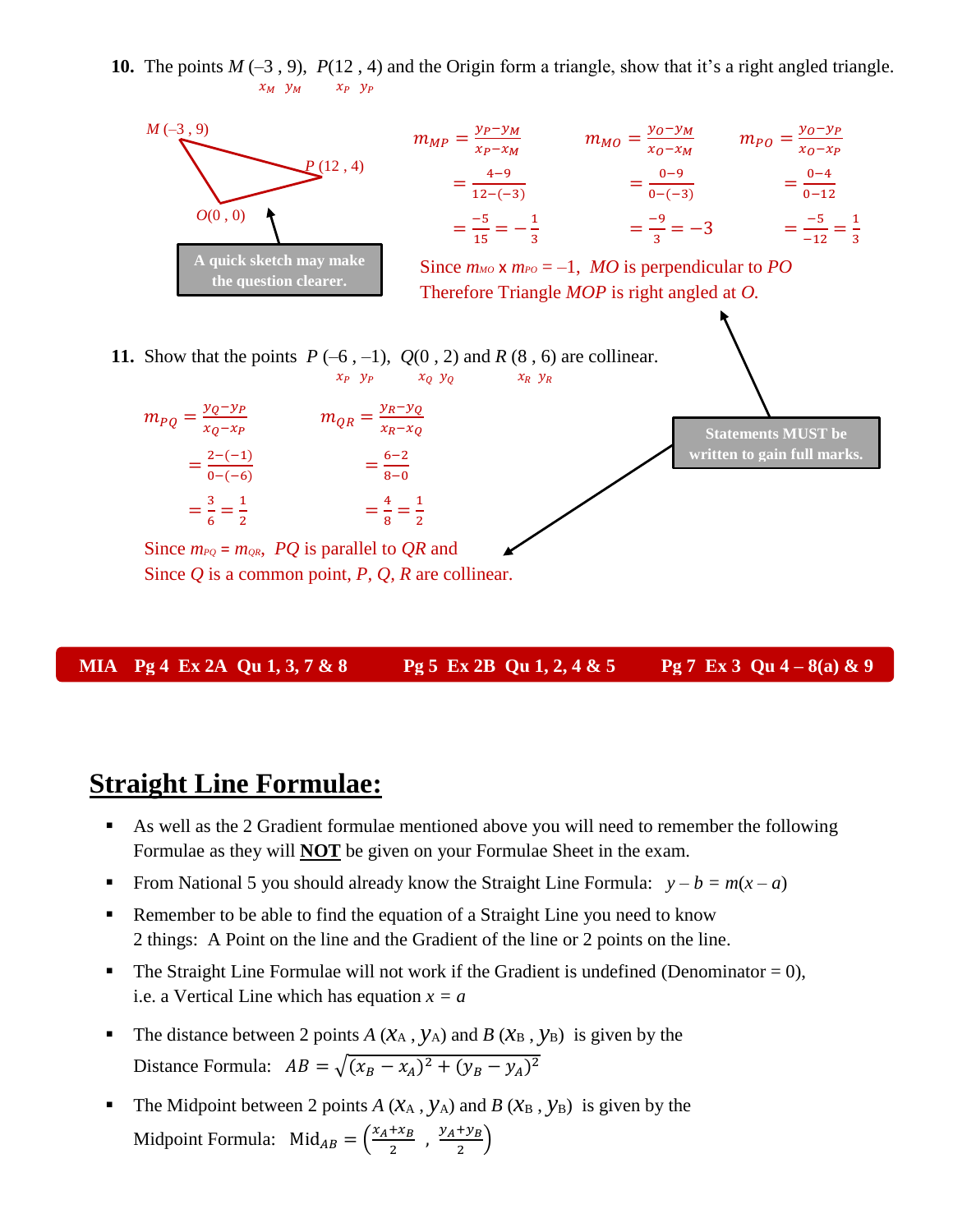### **Examples:**

**12. a**) Find the equation of the straight line joining the points  $A(-1, -3)$  and  $B(2, 3)$ 



- **b**) Does the point  $T(-4, -9)$  lie on the line *AB* above?
	- $y = 2x 1$  $y = 2(-4) - 1$  $y = -8 - 1$  $y = -9$  hence the point *T* lies on the line  $y = 2x - 1$
- **13.** Find the equation of the straight line joining the points  $A(2, -1)$  and  $B(2, 5)$  $x_A$   $y_A$   $x_B$   $y_B$

$$
m_{AB} = \frac{y_B - y_A}{x_B - x_A}
$$
  
=  $\frac{5 - (-1)}{2 - 2}$   
=  $\frac{6}{0}$  = Undefined

**14.** Find the Equation of the line perpendicular to the line joining the points  $S(1, -2)$  and  $T(-4, 5)$ and passing through the point  $U(-3, 2)$ .  $x_S y_S$   $x_T y_T$ 

| $m_{ST} = \frac{y_T - y_S}{x_T - x_S}$ | Since perpendicular         | $y-b=m(x-a)$              |
|----------------------------------------|-----------------------------|---------------------------|
| $=\frac{5-(-2)}{-4-1}$                 | $m_{ST}$ x $m_{perp} = -1$  | $y-2=\frac{5}{7}(x-(-3))$ |
| $=-\frac{7}{5}$                        | SO $m_{perp} = \frac{5}{7}$ | $7y - 14 = 5x + 15$       |
|                                        |                             | $7y = 5x + 29$            |

**15.** Calculate the length of the line joining the points  $A(1, -2)$  and  $B(-3, 6)$ .

$$
x_A y_A
$$
  
\n
$$
x_B y_B
$$
  
\n
$$
AB = \sqrt{(-3-1)^2 + (6-(-2))^2}
$$
  
\n
$$
AB = \sqrt{(-4)^2 + 8^2}
$$
  
\n
$$
AB = \sqrt{16 + 64}
$$
  
\n
$$
AB = \sqrt{80}
$$
  
\n
$$
AB = \sqrt{16 \times 5} = 4\sqrt{5}
$$
 units  
\n
$$
AB = \sqrt{16 \times 5} = 4\sqrt{5}
$$
 units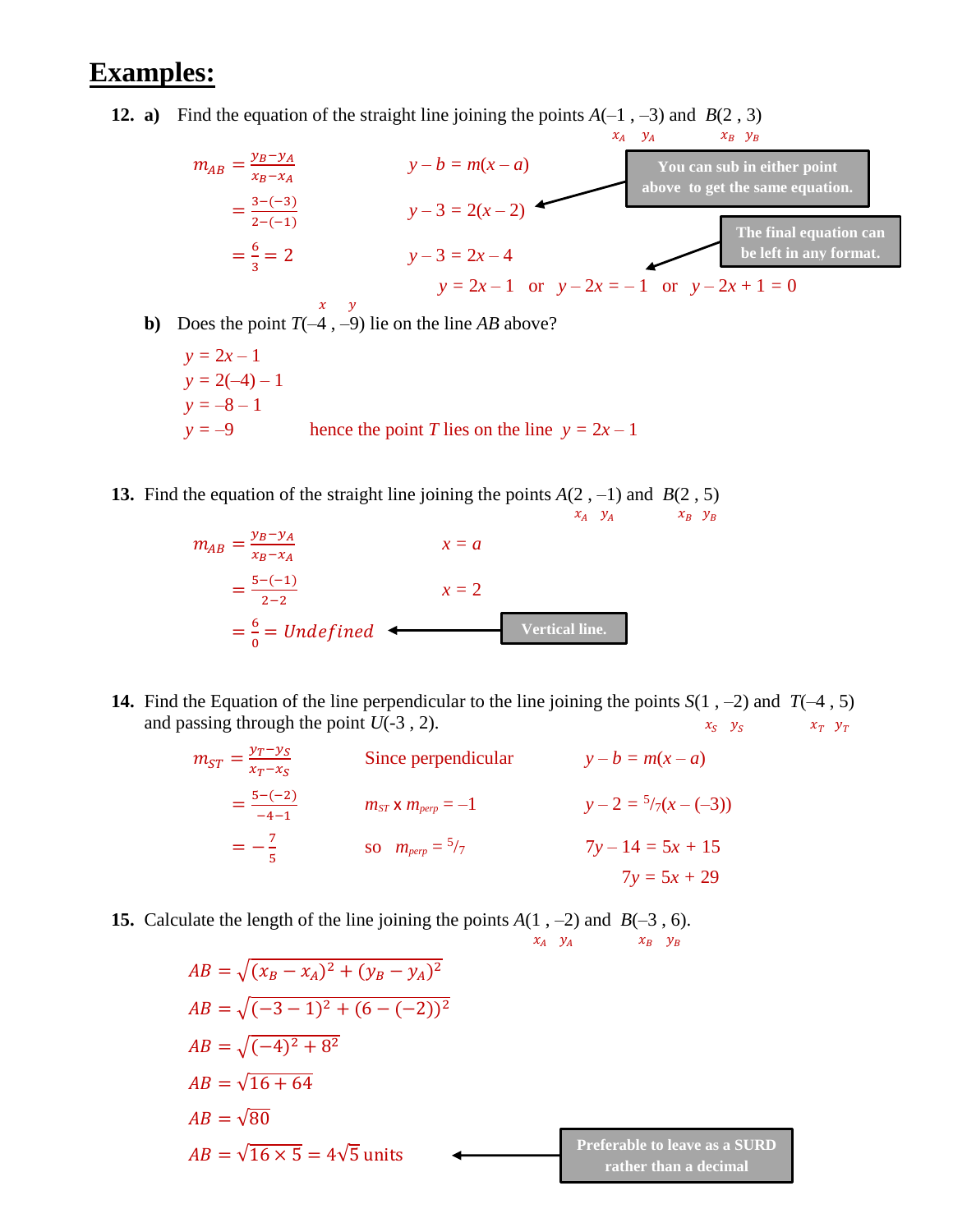**16.** Find the midpoint of the 2 coordinates in Example 15 above.

Mid<sub>AB</sub> = 
$$
\left(\frac{x_A + x_B}{2}, \frac{y_A + y_B}{2}\right)
$$
  
\nMid<sub>AB</sub> =  $\left(\frac{1 + (-3)}{2}, \frac{-2 + 6}{2}\right)$   
\nMid<sub>AB</sub> =  $\left(\frac{-2}{2}, \frac{4}{2}\right)$  =  $(-1, 2)$ 

**MIA Pg 2 Ex 1 Qu 3, 5, 7, 10 & 4 Pg 8 Ex 4 Qu 3 – 10 Pg 11 Ex 6 Qu 2 – 6**

В

D

٠D

D

C٠

B

 $\scriptstyle\bullet$  B

### **3 Special Lines:**

- A **MEDIAN** is a straight Line through a Vertex of a Triangle to the **Midpoint** of the opposite side as shown here:
- М ■ To find the equation of the MEDIAN, first find the Midpoint, then the Gradient of *BM* and then find the equation using either *Pt B* or *Pt M*.
- An **ALTITUDE** is a straight Line through a Vertex of a Triangle **Perpendicular** to the opposite side as shown here:
- To find the equation of the Altitude, first find the the Gradient of *AC*, flip it and then find the equation using *Pt B*. There is NO need to find *Pt D* in order to find the Altitude!
- A **PERPENDICULAR BISECTOR** is a straight Line which cuts through the Midpoint of another line at right angles as shown here:
- **Perpendicular Bisectors do <b>NOT** need to involve Triangles.
- To find the equation of the Perpendicular Bisectors, first find the the Gradient of *AB*, flip it, now find the Midpoint of *AB* and then find the equation using the midpoint.
- When two lines cross over they are said to Intersect. We can find the Point of Intersection, POI, by using Simultaneous Equations which you saw in National 5.
- There are 3 ways of finding the POI, Elimination, Substitution and by Equating.
- If a line crosses the other line in the middle it is said to **BISECT** the line.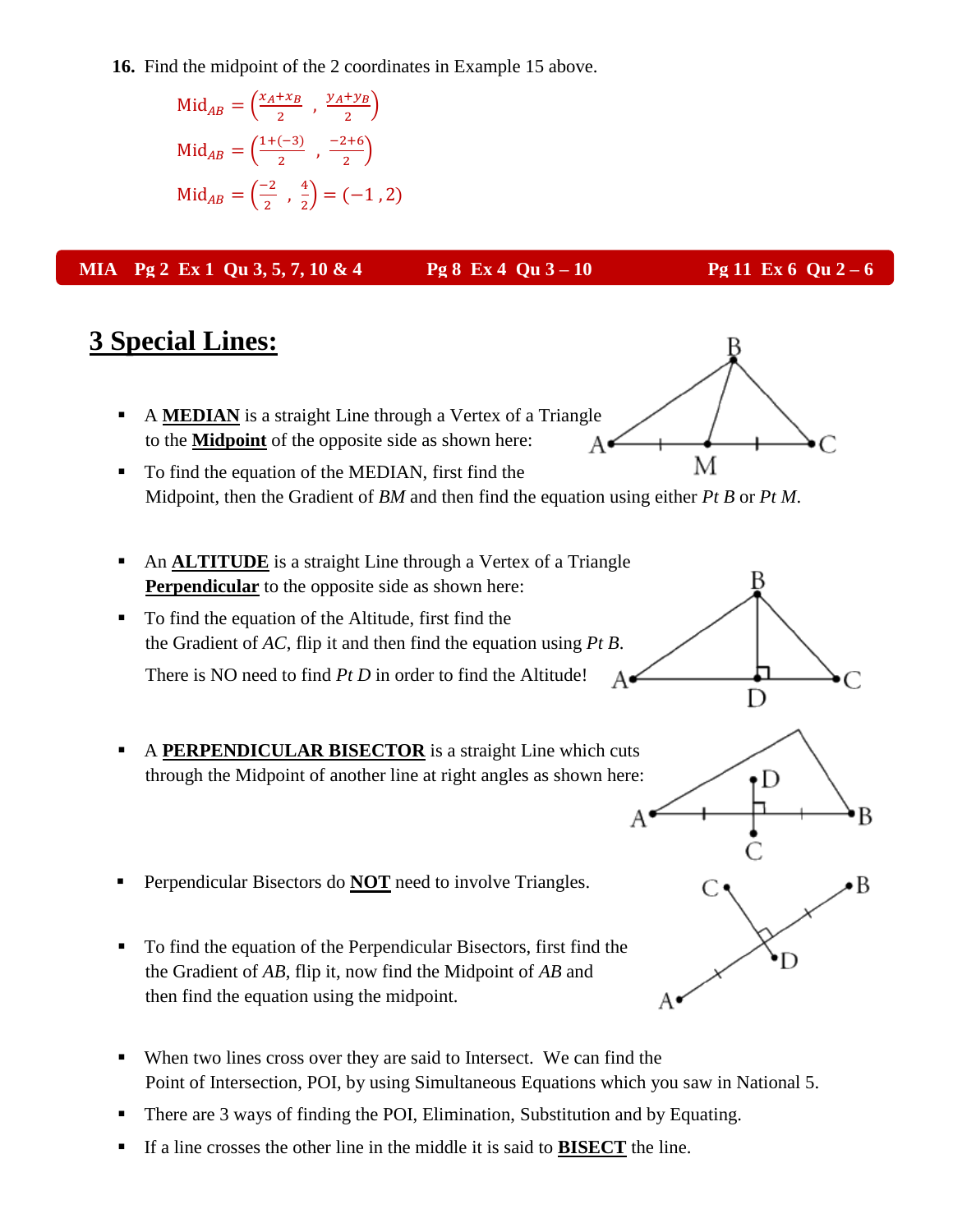## **Examples:**

- **17. a)** Find the equation of the MEDIAN from *Pt C*.
	- **b)** Find the equation of the ALTITUDE from *Pt B*.
	- **c)** Find the point where these 2 lines intersect.
	- **d)** Find the PERPENDICULAR BISECTOR of *BC*.



**a)** Mid<sub>AB</sub> = 
$$
\left(\frac{x_A + x_B}{2}, \frac{y_A + y_B}{2}\right)
$$
  $m_{MC} = \frac{y_C - y_M}{x_C - x_M}$   $y - b = m(x - a)$   
\nMid<sub>AB</sub> =  $\left(\frac{-2+2}{2}, \frac{-5+3}{2}\right)$   $= \frac{2-(-1)}{5-0}$   $y - 2 = \frac{3}{5}(x - 5)$   
\nMid<sub>AB</sub> =  $\left(\frac{0}{2}, \frac{-2}{2}\right)$  = (0, -1)  $= \frac{3}{5}$   $5y - 10 = 3x - 15$   
\n $5y - 3x = -5$ 

**b)** 
$$
m_{AC} = \frac{y_C - y_A}{x_C - x_A}
$$
 Since perpendicular  $y - b = m(x - a)$   
\n $= \frac{2 - (-5)}{5 - (-2)}$   $m_{AC} x m_{perp} = -1$   $y - 2 = -1(x - 3)$   
\n $= \frac{7}{7} = 1$  so  $m_{perp} = -1$   $y - 2 = -x + 3$   
\n $y + x = 5$ 

c) 
$$
5y-3x = -5 \rightarrow ①
$$
  $\Rightarrow$   $5y-3x = -5 \rightarrow ①$  Sub  $y = 1.25$  into ②  
\n $y + x = 5 \rightarrow ② \times 3$   $\Rightarrow$   $\frac{3y + 3x = 15 \rightarrow ③}{8y = 10}$   $\Rightarrow$   $x = 3.75$   
\n $y = 1.25$  POI (3.75, 1.25)

**d)** Mid<sub>BC</sub> = 
$$
\left(\frac{x_B + x_{BC}}{2}, \frac{y_B + y_C}{2}\right)
$$
  $m_{BC} = \frac{y_C - y_B}{x_C - x_B}$   $y - b = m(x - a)$   
\nMid<sub>BC</sub> =  $\left(\frac{2+5}{2}, \frac{3+2}{2}\right)$   $= \frac{2-3}{5-2}$   $y - \frac{5}{2} = 3(x - 4)$   
\nMid<sub>BC</sub> =  $\left(\frac{8}{2}, \frac{5}{2}\right)$  =  $\left(4, \frac{5}{2}\right)$   $= -\frac{1}{3}$   $y - \frac{5}{2} = 3x - 12$   
\nSince Perpendicular  $2y - 5 = 6x - 24$ 

*m*<sup>BC</sup> x *m*<sub>perp</sub> = –1 2*y* – 6*x* = –19 so  $m_{perp} = 3$